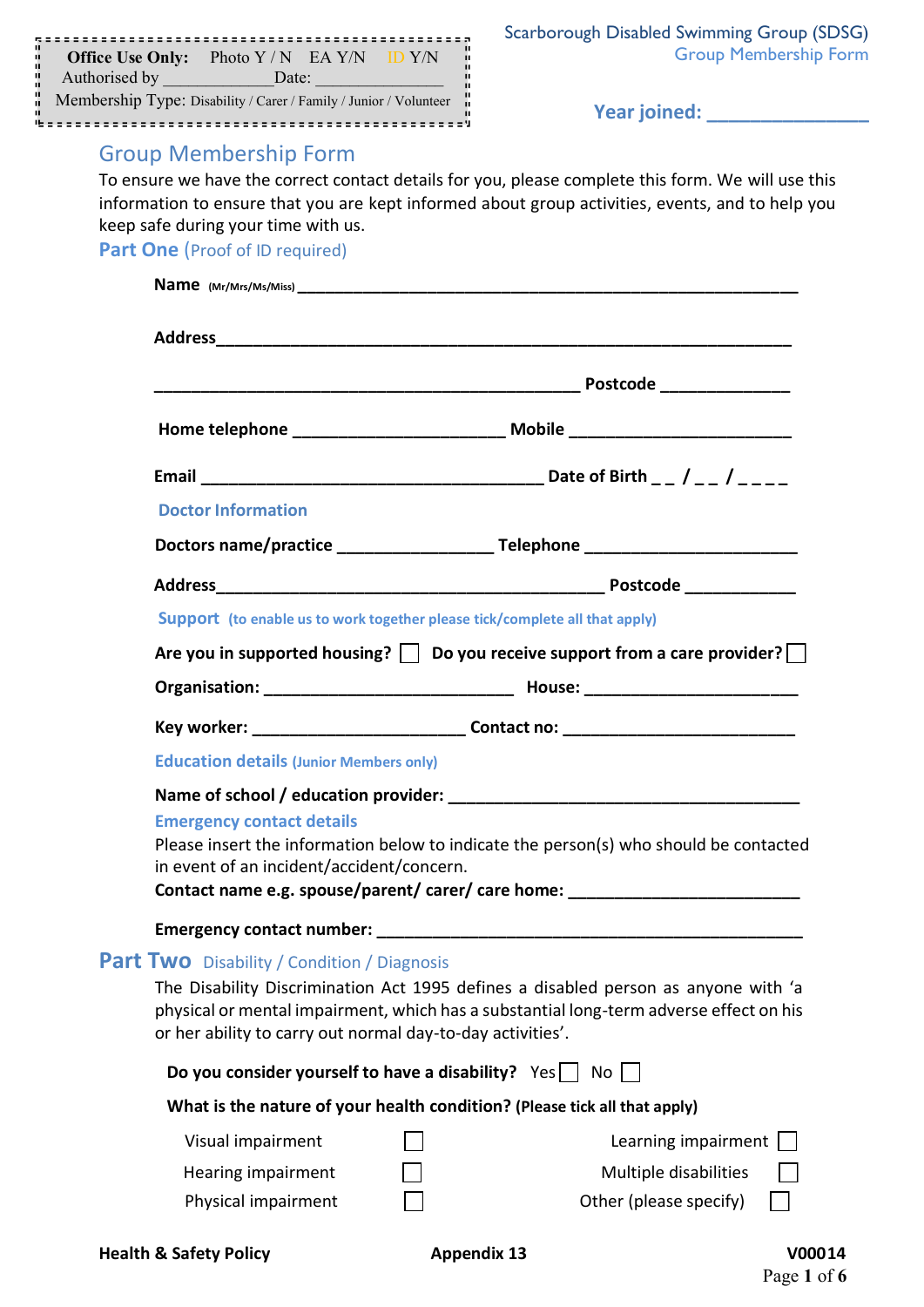|                                                                                                    | Questions About your Health (please tick all that apply and delete where appropriate)                                                                                                                           |                                                                                                                                         |  |
|----------------------------------------------------------------------------------------------------|-----------------------------------------------------------------------------------------------------------------------------------------------------------------------------------------------------------------|-----------------------------------------------------------------------------------------------------------------------------------------|--|
| Heart disease, a heart<br>defect or high blood<br>pressure?                                        | Do you have any allergies, if<br>so, do you carry an EpiPen?<br>(delete as appropriate) *Please refer to the<br>venues's policy on EpiPens and provide<br>further informaion in Park Eight.                     | Do you have seizures,<br>epilepsy or fainting<br>spells <sup>*</sup> ?<br>*Risk assessment                                              |  |
| Do you have a blood<br>clotting disorder?                                                          | Do you have asthma or other<br>breathing difficulties?                                                                                                                                                          | Do you have a loud<br>sound or flashing light<br>intolerance*?<br>*see the emergency action plans for<br>the pool alarm and evacuations |  |
| Are you diabetic?                                                                                  | Do you use sharps*? (needles)<br>*see venue's sharps policy                                                                                                                                                     | Do you use any walking<br>aids or a wheelchair*?<br>*see hoist/platform risk assessment                                                 |  |
| Have you ever had<br>major surgery or a<br>serious illness?                                        | Do you have bone or joint<br>problems?                                                                                                                                                                          | Have you ever had heat<br>stroke or exhaustion?                                                                                         |  |
| Do you wear/use<br>incontinet<br>pants/pads*?<br>* Plasse refer to the venues's noticy on disposal | Do you use a catheter*?<br>* Certain precautions are required before<br>entering the pool. Please discuss the process<br>with your doctor before attending, they may<br>have advice specific to your situation. | Do you have AIDS/HIV or<br>any other infection<br>disease?                                                                              |  |

\*Please refer to the venues's policy on disposal.

(Please continue below)

**If you have answered YES to ANY of the above questions and / or you wish to inform SDSG of any other aspect of your health**, please explain in the space below. If you need more space, please also use Part Eight.

| <b>Part Three Additional information</b><br>Have you been swimming before? Yes<br>$No*$<br>* See Appropriate Swimwear Policy |                                                 |  |                                                                                                                                                                      |  |                                                                                                                                                        |        |
|------------------------------------------------------------------------------------------------------------------------------|-------------------------------------------------|--|----------------------------------------------------------------------------------------------------------------------------------------------------------------------|--|--------------------------------------------------------------------------------------------------------------------------------------------------------|--------|
|                                                                                                                              | If yes, please tick all that you have attended: |  |                                                                                                                                                                      |  |                                                                                                                                                        |        |
| Another swimming<br>Group                                                                                                    |                                                 |  | Local authority<br>session(s)                                                                                                                                        |  | Swimming<br>competitions                                                                                                                               |        |
| <b>Special Olympics</b>                                                                                                      |                                                 |  | Paralympics                                                                                                                                                          |  | Other                                                                                                                                                  |        |
| <b>During SDSG Sessions:</b>                                                                                                 |                                                 |  |                                                                                                                                                                      |  |                                                                                                                                                        |        |
| Do you swim well alone?                                                                                                      |                                                 |  | Do you need a<br>carer to swim with<br>you? *one/two?                                                                                                                |  | Do you need<br>floatation aids?                                                                                                                        |        |
| Can you go out of your<br>depth in the pool?                                                                                 |                                                 |  | Can you swim the<br>width of the pool?                                                                                                                               |  | Can you swim the<br>length of the pool?                                                                                                                |        |
| Is your carer attending?                                                                                                     |                                                 |  | Do your require the<br>use of the<br>hoist/pool platform?*<br>*See SDSG risk assessment,<br>associated guidance and weight<br>restrictions. Venue provides training. |  | Do you use a transfer<br>board or need help<br>transferring*?<br>*Please carry out your own risk assessment<br>and refer to equipment guidance/weight. |        |
| <b>Health &amp; Safety Policy</b>                                                                                            |                                                 |  | <b>Appendix 13</b>                                                                                                                                                   |  |                                                                                                                                                        | V00014 |

Page **2** of **6**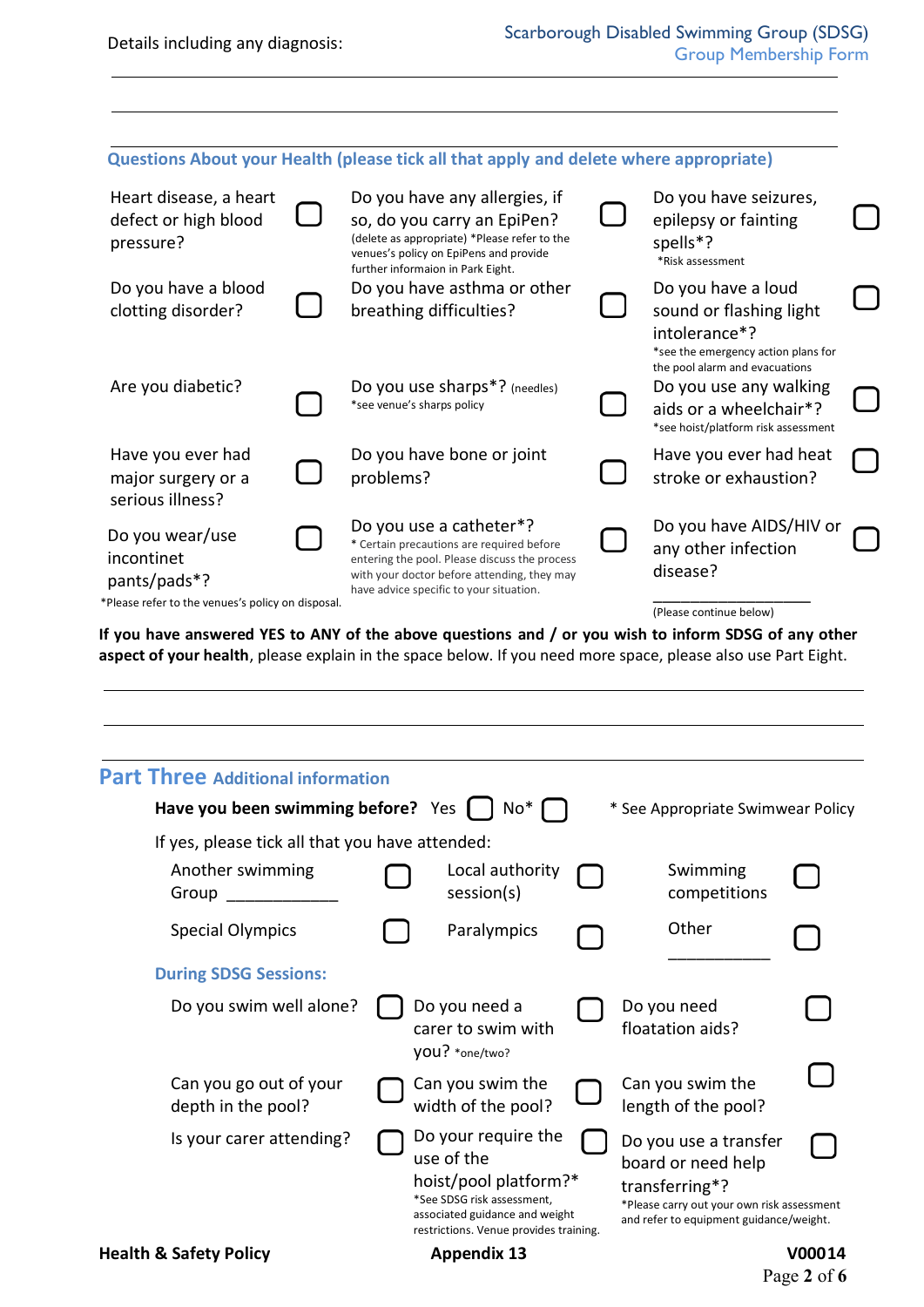| <b>Reason(s) for wishing to join SDSG?</b><br>Rehabilitation / fitness                             | Recreational /<br>social / wellbeing                                                          | Swimming<br>competitions<br>/ learn to swim                                |  |
|----------------------------------------------------------------------------------------------------|-----------------------------------------------------------------------------------------------|----------------------------------------------------------------------------|--|
| Further explination: ie volunteering                                                               |                                                                                               |                                                                            |  |
| <b>Part Four</b> Membership In order to help the group monitor its membership please will you tick |                                                                                               |                                                                            |  |
| one of the following boxes to identify your ethnic group/origin.                                   |                                                                                               |                                                                            |  |
| A. White<br><b>British</b><br>Irish<br>Any other white<br>Dool <i>iasound</i>                      | <b>B.</b> Mixed<br>White & black<br>Caribbean<br>White & Asian<br>$M/kH \sim 0$ Dlask African | C. Asian or Asian<br><b>British</b><br>Indian<br>Pakistani<br>Donaloglach: |  |

| Any other white            | White & Asian         | Pakistani            |
|----------------------------|-----------------------|----------------------|
| Background                 | White & Black African | Bangladeshi          |
| (please specify)           | Any other mixed       | Any other Asian      |
|                            | background            | background (please   |
|                            | (please specify)      | specify)             |
|                            |                       |                      |
| D. Black or Black          | E. Chinese or other   | F. Prefer not to say |
| <b>British</b>             | ethnic group          |                      |
| Caribbean                  | Chinese               |                      |
| African                    | Any other (please     |                      |
| Any other Black background | specify)              |                      |
| (please specify)           |                       |                      |
|                            |                       |                      |

To enable SDSG and our Governing Body NASCH (National Association for Swimming Clubs for the Handicapped) to apply for funding, please confirm if you are in, or were in the Armed Forces.

| <b>RAF</b> | <b>Royal Navy</b> | Army | Prefer not to say $\Box$ |
|------------|-------------------|------|--------------------------|
|------------|-------------------|------|--------------------------|

### **Part Five Terms & Conditions**

By completing this form I agree to abide by SDSG's codes of conduct, policy's, Emergency Action Plans and rules and that a copy of these were available to read at the time of signing this form. I understand SDSG cannot take responsibility for any of my belongings, I should use a locker at all times and all emergency medicine should be left on poolside. No refund of membership fees will be made and SDSG reserves the right to change, withdraw or cancel any swim night, competition, social event or any such activity, term or condition of membership without giving a reason and without notice. SDSG reserves the right to request that any person leave an activity/venue if that person's conduct is unacceptable (as deemed by a member of The Board of Trustees). I am aware and accept that I must wear non-marking shoes and comply with all notices and signs displayed at any centre to which we occupy as part of SDSG. I accept that SDSG cannot take responsibility for any member, therefore I accept anyone who is not sufficiently independent for the groups activities or anyone who is under 8 years of age will be accompanied by an adult at all times. Furthermore, I will have regard for the safety of, and behave considerately towards other members, colleagues, officers, the building and equipment. I am aware of and accept the potential dangers and risks associated with swimming and I agree that I participate at my own risk. I accept that all equipment is being supplied and operated in good faith and I will use them at my own risk. I agree that I will only partake in SDSG activities if I am medically fit to do so. During my time at SDSG I acknowledge I may gain privileged information (e.g. those classed as personal or sensitive information) and accept any such information will never be disclosed to anyone, other than SDSG officials in accordance with confidentiality. I understand and accept that I will carry out my own risk assessment and method statement for the moving and handling of people, i.e. before attempting to transfer myself or others to a Pool Hoist Chair, changing bed or any such equipment. I accept that SDSG cannot provide advice or support in relation to manual handling beyond operating the pool hoist on poolside and if I am in any doubt I will seek independent professional advice before attending SDSG sessions.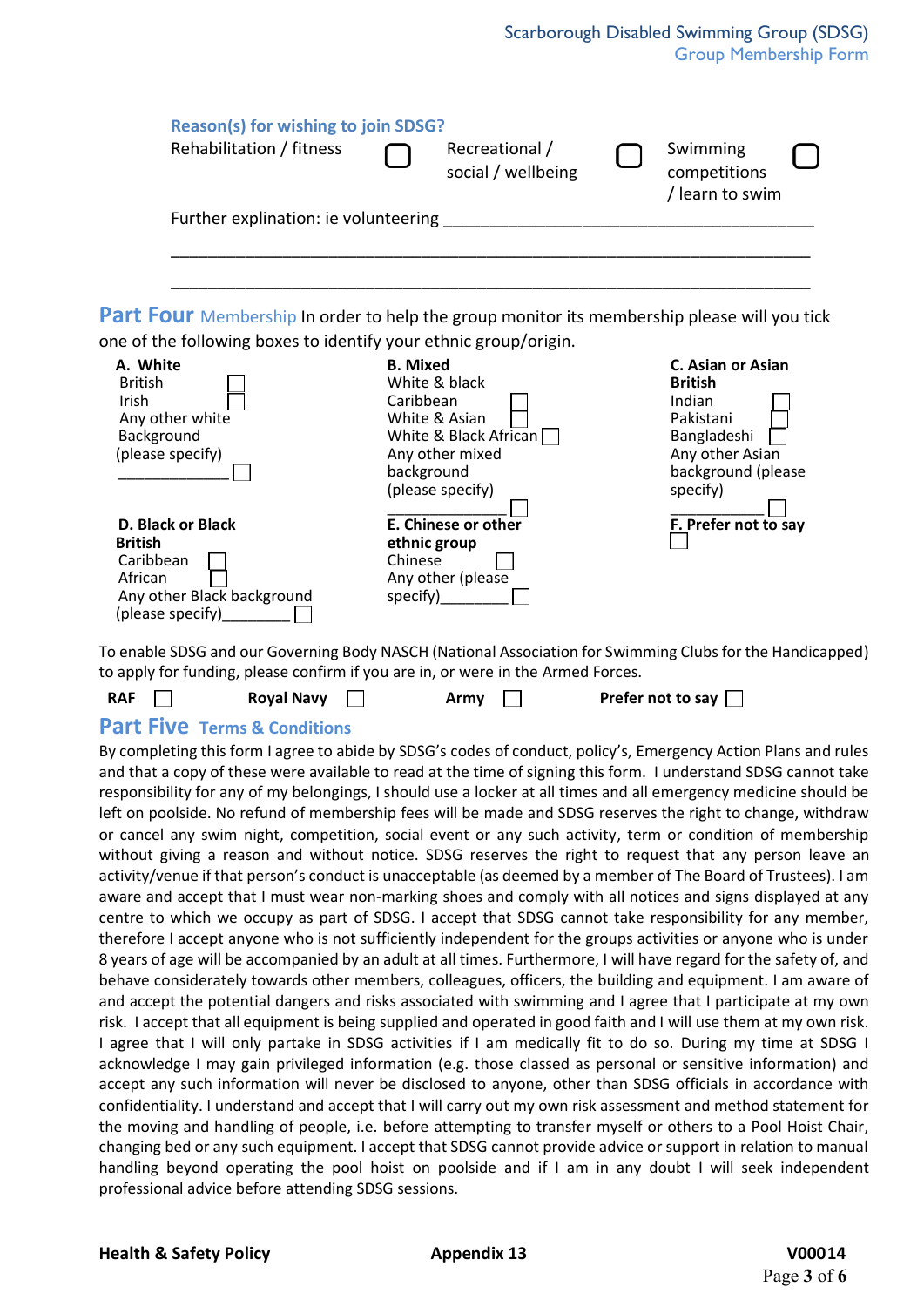#### Scarborough Disabled Swimming Group (SDSG) Group Membership Form

I acknowledge if I wish to use the changing room hoist or multi height bed I should request training (and refresher training every two years) with the venue operator and this should be completed before use. Lifts should be carried out by two or more trained people and in accordance with the equipment guidelines (including carrying out a full visual check before each use).

## **SDSG Rules**

- Obey instructions from pool staff, SDSG volunteers and SDSG officials
- 
- Respect all persons and property
- Not cause danger to themselves or others (NO DIVING)
- Obey pool notices **1992** Members must inform us of any change in medication and circumstances
	- Not cause annoyance to others

# **Part Six - Consent**

I acknowledge that SDSG and any centre, such as Scarborough Sports Village, or any other third party may carry out general filming and sound recording. Entry to these areas / activities / centres signifies my consent to them being used perpetuity and in all media without any right to payment or any such claim of ownership, privacy or defamation.

I consent to SDSG to store and process information about me both electronically and in paper form and, I accept that SDSG reserves the right to do this securely using a cloud service, for the purpose of administering my membership and participation in SDSG sessions, events and activities (may they be provided by SDSG or a third party).

I consent to Scarborough Disabled Swimming Group sharing both personal and sensitive information about me, where appropriate in line with "need to know" principles, with the pool venue operator and other partner organisations, including any third party who may be contracted to undertake work for or on behalf of SDSG for purposes connected with my participation in the charity. A copy of SDSG's Data Privacy Notice and SDSG's Data Protection Policy was available to me before signing this form.

#### **Opt In Consent**

| I consent to Scarborough Disabled Swimming Group, its Trustees and nominated officials to:                                                                                                                                                                                                                                                                                                                                                                                                                                          |                                          |                                                                                                                                        |  |
|-------------------------------------------------------------------------------------------------------------------------------------------------------------------------------------------------------------------------------------------------------------------------------------------------------------------------------------------------------------------------------------------------------------------------------------------------------------------------------------------------------------------------------------|------------------------------------------|----------------------------------------------------------------------------------------------------------------------------------------|--|
| take photographs/video film (i.e. image) and to use them to<br>promote SDSG work. I give absolute right for SDSG to use the<br>images for any purpose in the spirit of the group, without<br>limitation, the right to use them in any type of media throughout<br>the world. I also consent to such images being archived for<br>posterity once they are no longer appropriate for current use<br>and confirm I will not make any claim in relation to privacy,<br>defamation or passing off in relation to any uses of the images; | Imagery                                  | Please tick this box $\Box$ if<br>you give consent to<br>images being taken/used<br>in this way                                        |  |
| share the information provided with SLM Ltd T/A Everyone<br>Active to enable the issuing of an Everyone Active Membership<br>Entry Card;                                                                                                                                                                                                                                                                                                                                                                                            | Everyone<br>Active<br>Membership<br>Card | Please tick this box $\Box$ if<br>you give consent to your<br>contact details and<br>association with SDSG<br>being shared in this way |  |
| work in partnership with my doctor/medical professional should<br>SDSG require any advice or further clarification on my health or<br>wellbeing and in doing this, I also authorise my doctor/medical<br>professional to provide this information to SDSG (verbally or in<br>writing).                                                                                                                                                                                                                                              | Medical<br>Professional                  | <b>Please tick this box</b> $\Box$ if<br>you give consent to your<br>medical details being<br>passed onto the charity                  |  |

Consent can be withdrawn at any time by emailing [contactus@sdsg.org.uk.](mailto:contactus@sdsg.org.uk) Please state consent withdrawal in the subject and provide your full name and address. Alternatively, please complete a new form during any SDSG swim session.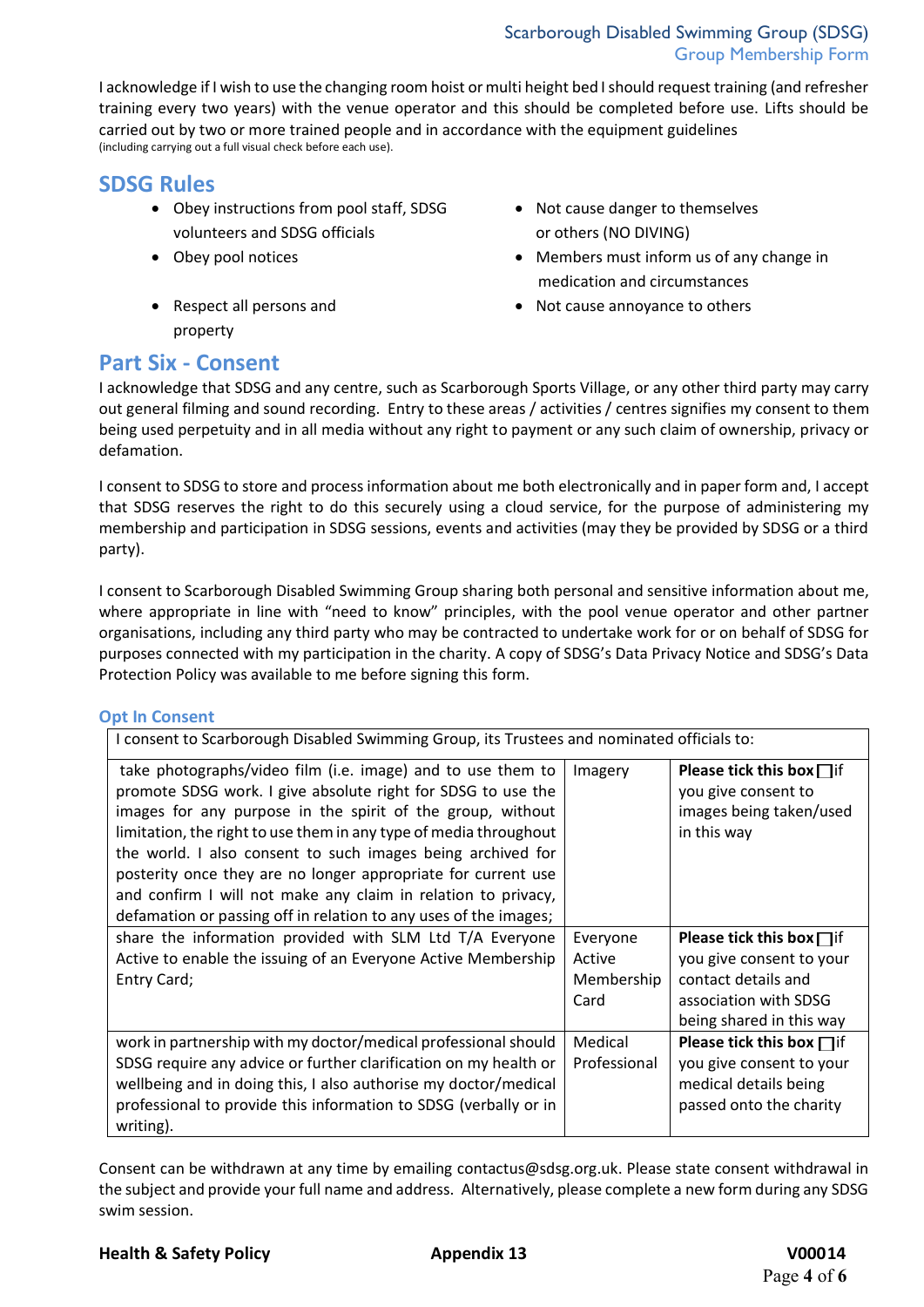## **Part Seven - Signatory**

**The person(s) signing this form certifies that the information provided in this form is correct, that any health changes will be duly reported (and a new form completed before participating in group activities). They also declare that they agree to the above-mentioned consents (Part 6) and agree to the above SDSG membership terms & conditions (Part 5) and any such amendment publicised.** 

|                                                                                                                                                                                 | Date: ______________________                                                                                          |
|---------------------------------------------------------------------------------------------------------------------------------------------------------------------------------|-----------------------------------------------------------------------------------------------------------------------|
| <b>Counter Signatory (CS)</b> (who is over 18 years of age)<br>(Required if the member is aged 16 or 17 years and they hold sufficient capacity (Mental Capacity Act 2005{MCA}) |                                                                                                                       |
| or                                                                                                                                                                              |                                                                                                                       |
| Legal Guardian (LG) / Authorised Person (AP) Signatory $\Box$ (who is over 18 years of age)                                                                                     |                                                                                                                       |
|                                                                                                                                                                                 | (Required if the member does not to hold sufficient capacity {Mental Capacity Act 2005} and you sign on their behalf) |
|                                                                                                                                                                                 |                                                                                                                       |
|                                                                                                                                                                                 |                                                                                                                       |

For data protection please also provide proof of your identity **\_\_\_\_\_\_\_\_\_\_\_\_\_\_\_\_\_\_\_\_\_\_\_\_\_\_\_\_\_\_\_\_\_\_\_\_\_\_\_\_\_\_\_\_\_\_\_\_\_\_\_\_\_\_\_\_\_\_\_\_\_\_\_\_\_\_\_\_\_\_\_\_\_\_\_\_\_**

### **Annual Review Declaration\***

**I confirm the above information is correct, that there have been no changes to my health, I agree to the abovementioned terms and conditions and reaffirm my consent as indicated (without change):**

| Y2 | Date: ________________   |
|----|--------------------------|
|    |                          |
|    | Date: _________________  |
| Y3 | Date: _________________  |
|    |                          |
|    | Date: __________________ |
| Y4 | Date: _________________  |
|    |                          |
|    | Date: _________________  |

**\* To be also used when a member turns 16 years of age or if a member is deemed not to have capacity to sign themselves.** 

#### *Using your personal information*

*We will process your personal information in accordance with the General Data Protection Regulation (GDPR) and the Data Protection Act 2018. We may use your personal information in a number of ways, but only for the purposes for which it was given, for example to provide you with the information or the services requested. We may share your information with other projects managed by SDSG, our contractors and external organisations and obtain information about you from other organisations where it is lawful to do so, for example to check the accuracy of information, to keep you safe or to enable you to participate in the activity/event. For further information on how we collect, use, share, secure and retain your personal information, and your legal rights, please see our Privacy Notice at* sdsg.org.uk *or by contacting SDSG. Our Data Protection Lead can be contacted by telephone 01723 363600 or email contactus@sdsg.org.uk.*

#### **Health & Safety Policy Appendix 13 V00014**